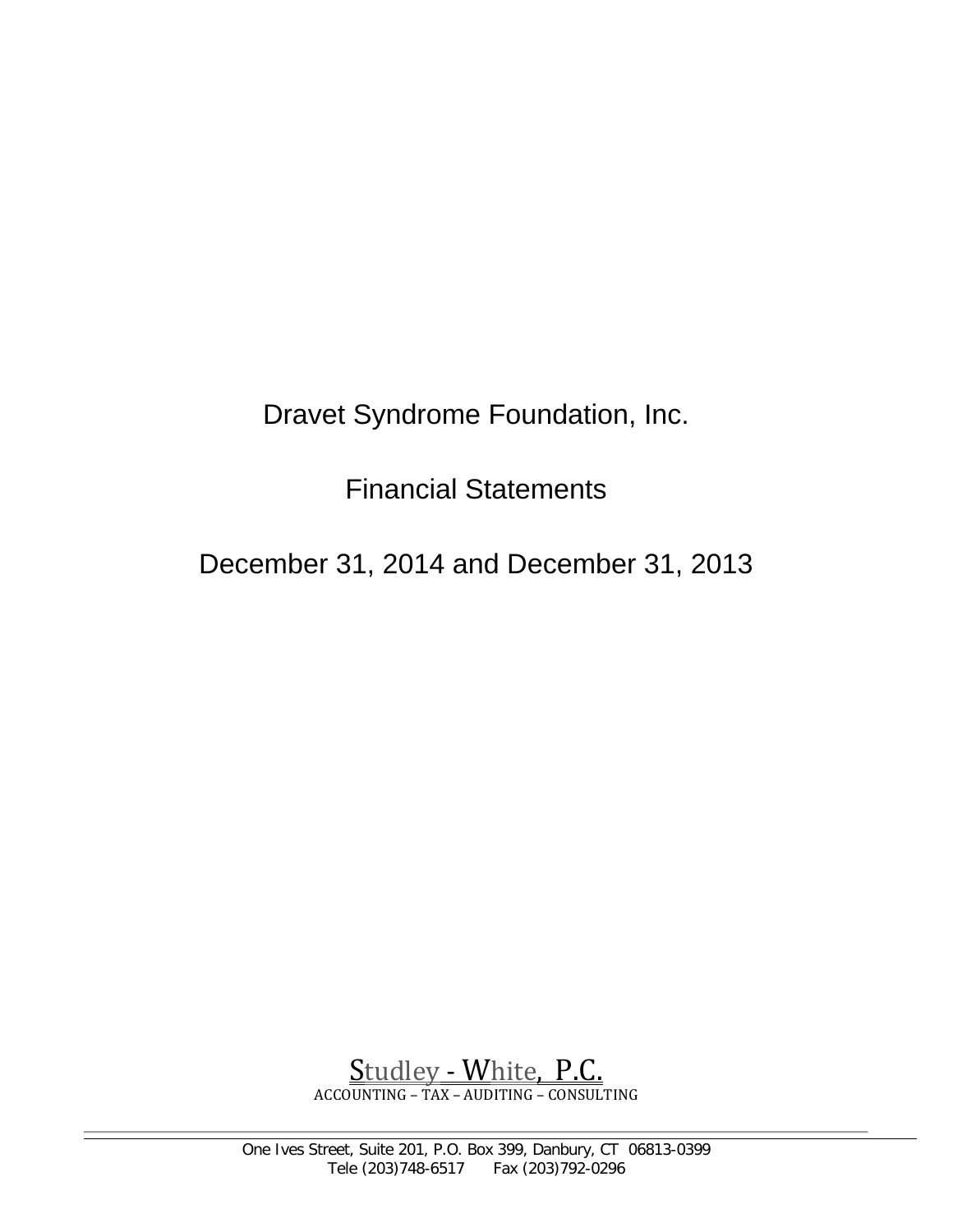# **DRAVET SYNDROME FOUNDATION, INC. Financial Statements December 31, 2014**

# **Table of Contents**

#### **Page** (2008) and the contract of the contract of the contract of the contract of the contract of the contract of the contract of the contract of the contract of the contract of the contract of the contract of the contract

## **Financial Statements**:

| Statements of Activities for the Year Ended December 31, 2014 and 2013  4 |  |
|---------------------------------------------------------------------------|--|
| Statements of Cash Flows for the Year Ended December 31, 2014 and 20135   |  |
| Statement of Functional Expenses for the Year Ended December 31, 2014 and |  |
|                                                                           |  |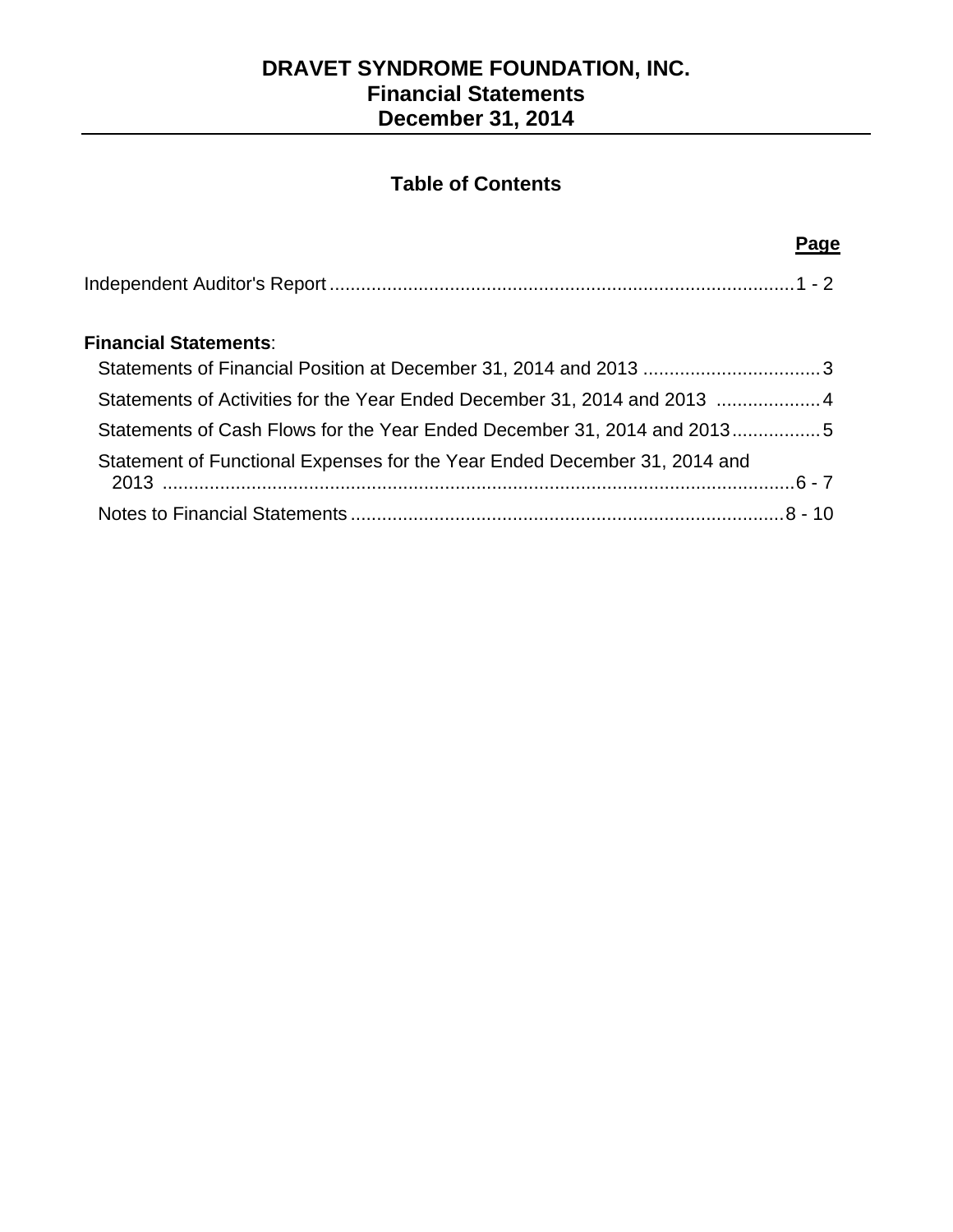Studley - White, P.C. ACCOUNTING – TAX – AUDITING - CONSULTING

> Donald T. Studley, C.P.A. Brian C. White, C.P.A.

> > March 14, 2015

# **INDEPENDENT AUDITOR'S REPORT**

To The Board of Director`s of Dravet Syndrome Foundation, Inc.

We have audited the accompanying financial statements of Dravet Syndrome Foundation, Inc. (a nonprofit organization), which comprise the statement of financial positions as of December 31, 2014 and 2013, and the related statements of activities, functional expenses and cash flows for the years then ended, and the related notes to the financial statements.

### **Management's Responsibility for the Financial Statements**

Management is responsible for the preparation and fair presentation of these financial statements in accordance with accounting principles generally accepted in the United States of America; this includes the design, implementation, and maintenance of internal control relevant to the preparation and fair presentation of financial statements that are free from material misstatement, whether due to fraud or error.

### **Auditor's Responsibility**

Our responsibility is to express an opinion on these financial statements based on our audit. We conducted our audit in accordance with auditing standards generally accepted in the United States of America. Those standards require that we plan and perform the audit to obtain reasonable assurance about whether the financial statements are free of material misstatement.

An audit involves performing procedures to obtain audit evidence about the amounts and disclosures in the financial statements. The procedures selected depend on the auditor's judgment, including the assessment of the risks of material misstatement of the financial statements, whether due to fraud or errors. In making those risk assessments, the auditor considers internal control relevant to the entity's preparation and fair presentation of the financial statements in order to design audit procedures that are appropriate in the circumstances, but not for the purpose of expressing an opinion on the effectiveness of the entity's internal control. Accordingly,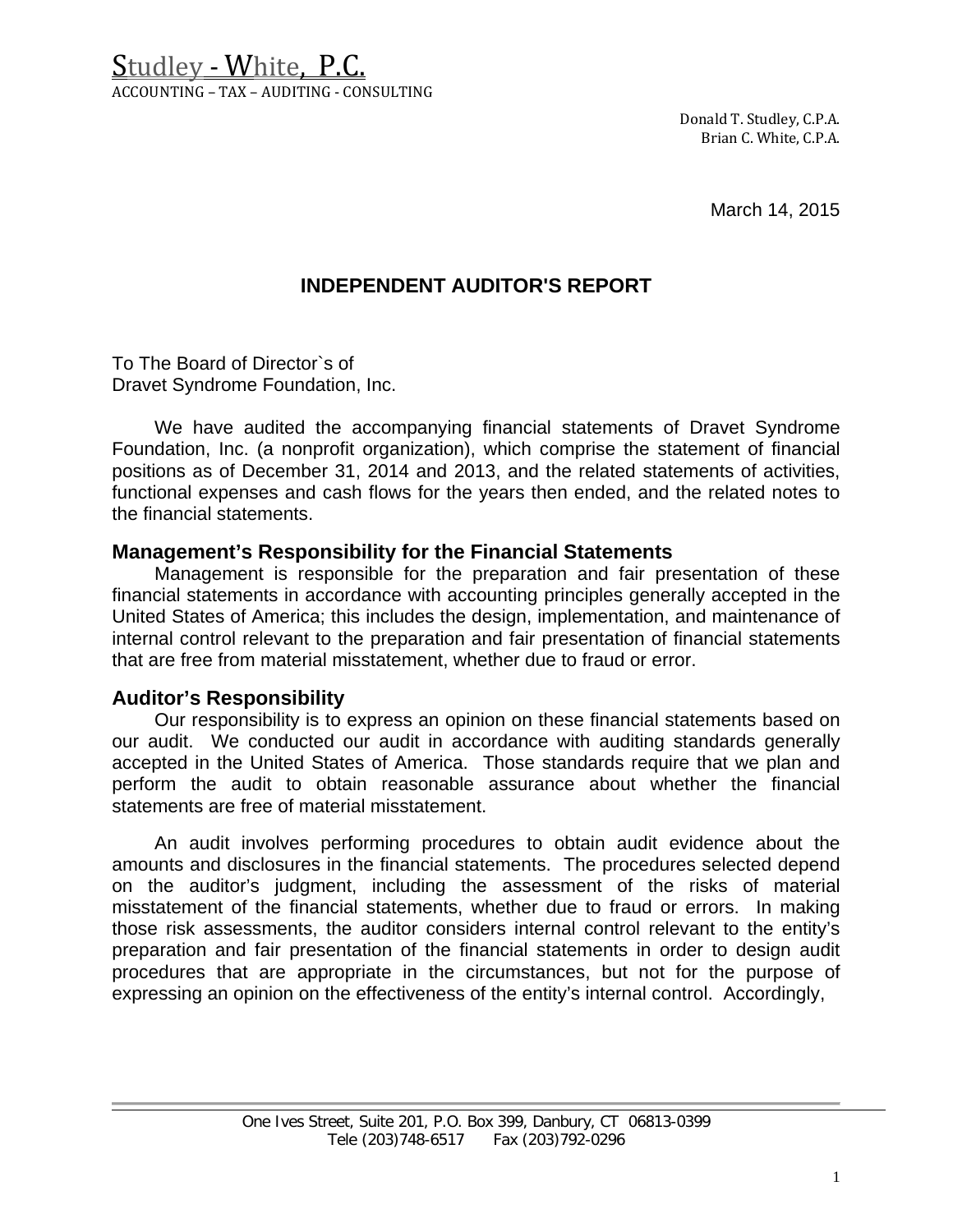we express no such opinion. An audit also evaluating the appropriateness of accounting policies used and the reasonableness of significant accounting estimates made by management, as well as evaluating the overall presentation of the financial statements.

We believe that the audit evidence we have obtained is sufficient and appropriate to provide a basis for our audit opinion.

### **Opinion**

In our opinion, the financial statements referred to above present fairly, in all material respects the financial position of Dravet Syndrome Foundation, Inc. as of December 31, 2014 and December 31, 2013, and the changes in its net assets and its cash flows for the years then ended in accordance with accounting principles generally accepted in the United States of America.

**Studley-White, P.C.**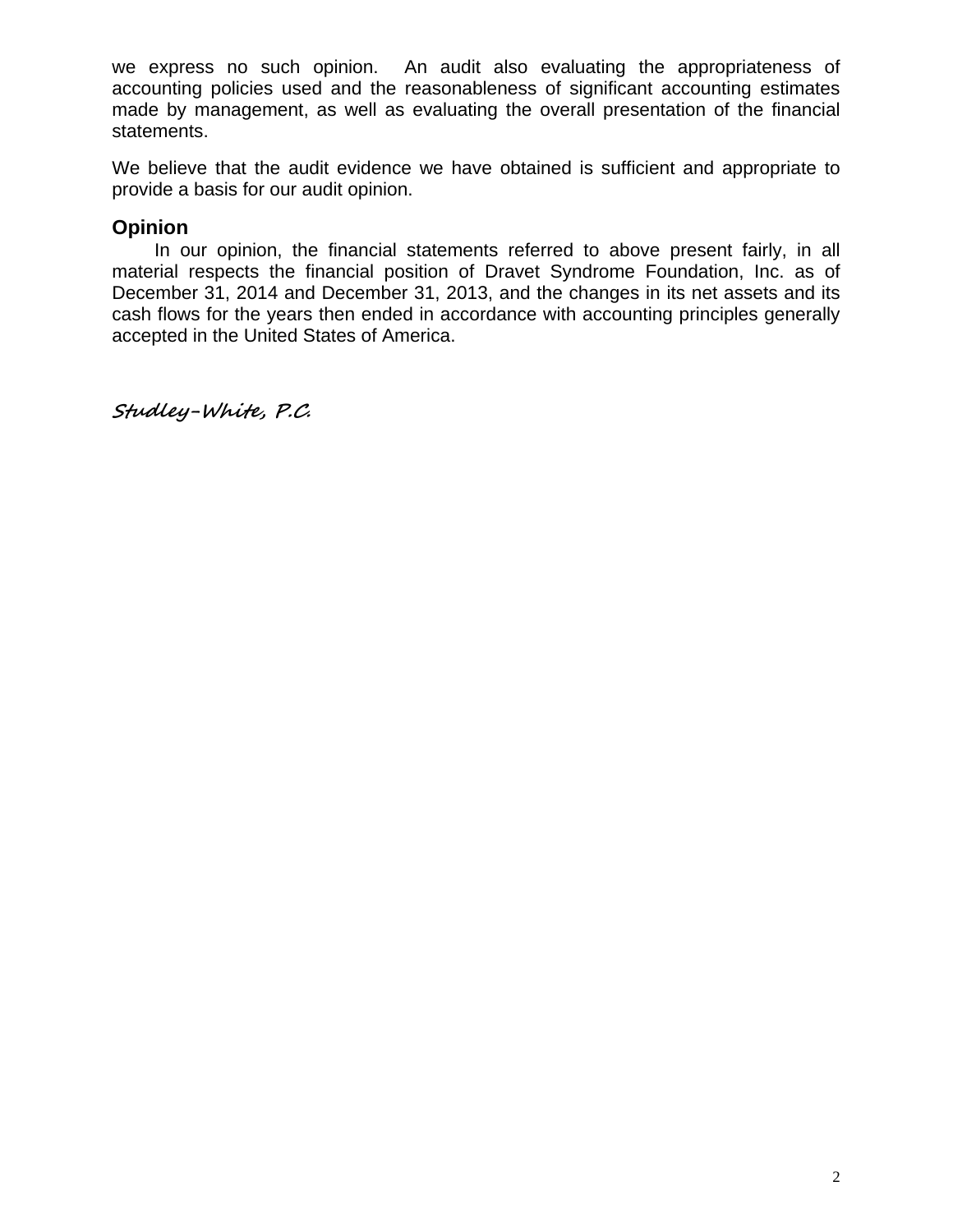# **DRAVET SYNDROME FOUNDATION, INC. Statement of Financial Position December 31,**

|                                         | 2014          | 2013          |
|-----------------------------------------|---------------|---------------|
| <b>Assets</b>                           |               |               |
| Assets                                  |               |               |
| Cash and cash equivalents               | \$<br>305,338 | \$<br>274,737 |
| Accounts receivable                     | 12,550        | 16,542        |
| Prepaid expenses                        | 1,363         | 2,575         |
| Beneficial interst in charitable trust  | 13,615        | 13,251        |
| <b>Total Assets</b>                     | \$<br>332,866 | \$<br>307,105 |
| <b>Liabilities and Net Assets</b>       |               |               |
| Liabilities                             |               |               |
| Accounts payable                        | \$<br>2,765   | \$<br>8,371   |
| <b>Total Liabilities</b>                | 2,765         | 8,371         |
| <b>Net Assets</b>                       |               |               |
| Unrestricted - net assets               | 316,486       | 285,484       |
| Temporarily restricted net assets       | 2,146         | 1,782         |
| Permanently restricted net assets       | 11,469        | 11,469        |
| <b>Total Net Assets</b>                 | 330,101       | 298,735       |
| <b>Total Liabilities and Net Assets</b> | \$<br>332,866 | \$<br>307,106 |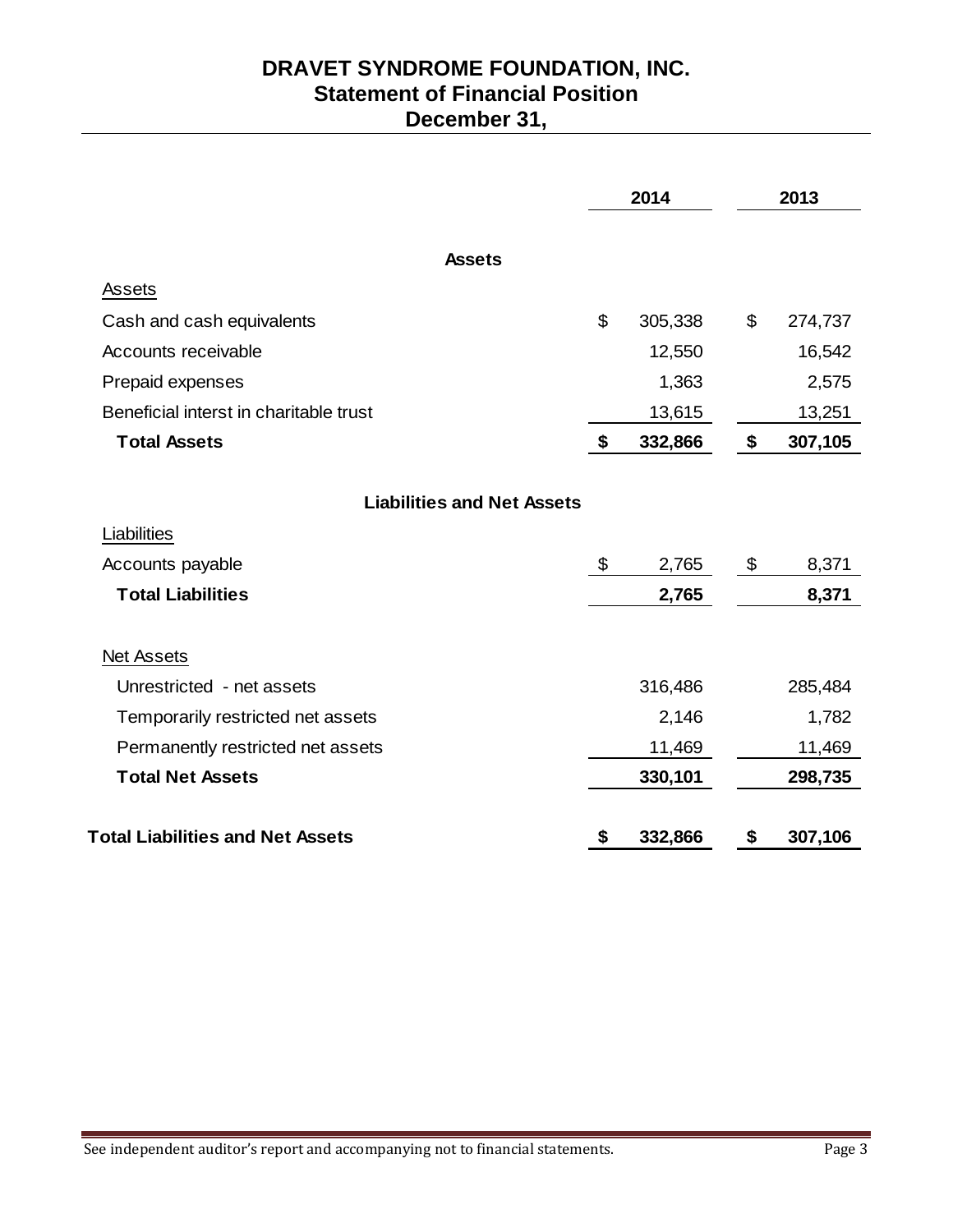# **DRAVET SYNDROME FOUNDATION, INC. Statement of Activities For the Year Ended December 31,**

|                                                                                                                                                                                                                                                  |                                                |                | 2014                                                                     | 2013 |                                                                        |  |
|--------------------------------------------------------------------------------------------------------------------------------------------------------------------------------------------------------------------------------------------------|------------------------------------------------|----------------|--------------------------------------------------------------------------|------|------------------------------------------------------------------------|--|
| <b>Change in Unrestricted Net Assets</b>                                                                                                                                                                                                         |                                                |                |                                                                          |      |                                                                        |  |
| Revenues and Other Support                                                                                                                                                                                                                       |                                                |                |                                                                          |      |                                                                        |  |
| Special events                                                                                                                                                                                                                                   | - revenue                                      | $\mathfrak{S}$ | 629,309                                                                  | \$   | 462,218                                                                |  |
|                                                                                                                                                                                                                                                  | - expenses                                     |                | (113, 664)                                                               |      | (101, 271)                                                             |  |
|                                                                                                                                                                                                                                                  | - net                                          |                | 515,645                                                                  |      | 360,947                                                                |  |
| Contributions and grants                                                                                                                                                                                                                         |                                                |                | 395,282                                                                  |      | 316,534                                                                |  |
| In-kind revenue                                                                                                                                                                                                                                  |                                                |                |                                                                          |      | 32,047                                                                 |  |
| Other income                                                                                                                                                                                                                                     |                                                |                | 6,872                                                                    |      | 5,315                                                                  |  |
|                                                                                                                                                                                                                                                  | Unrestricted revenues and other support        |                | 917,799                                                                  |      | 714,843                                                                |  |
| Net assets released from restriction                                                                                                                                                                                                             |                                                |                | 580                                                                      |      | 551                                                                    |  |
| <b>Total Revenues and Other Support</b>                                                                                                                                                                                                          |                                                |                | 918,379                                                                  |      | 715,394                                                                |  |
| <b>Expenses</b><br>Program Services:<br>Patient and family services<br>Research<br><b>Total Program Services</b><br><b>Support Services:</b><br>Management and general<br>Fund raising<br><b>Total Support Services</b><br><b>Total Expenses</b> |                                                |                | 196,790<br>526,608<br>723,398<br>58,870<br>105,108<br>163,978<br>887,376 |      | 45,122<br>324,127<br>369,249<br>45,493<br>89,883<br>135,376<br>504,625 |  |
|                                                                                                                                                                                                                                                  | Increase (decrease) in unrestricted net assets |                | 31,003                                                                   |      | 210,769                                                                |  |
| Investment income<br>Net assets released from restriction                                                                                                                                                                                        |                                                |                | 944                                                                      |      | 2,333                                                                  |  |
|                                                                                                                                                                                                                                                  |                                                |                | (580)<br>364                                                             |      | (551)                                                                  |  |
| Increase (decrease) in net assets                                                                                                                                                                                                                | Increase in temporarily restricted net assets  |                | 31,367                                                                   |      | 1,782<br>212,551                                                       |  |
| Net assets at beginning of year                                                                                                                                                                                                                  |                                                |                | 298,734                                                                  |      | 86,183                                                                 |  |
| Net assets at end of year                                                                                                                                                                                                                        |                                                | \$             | 330,101                                                                  | \$   | 298,734                                                                |  |
|                                                                                                                                                                                                                                                  |                                                |                |                                                                          |      |                                                                        |  |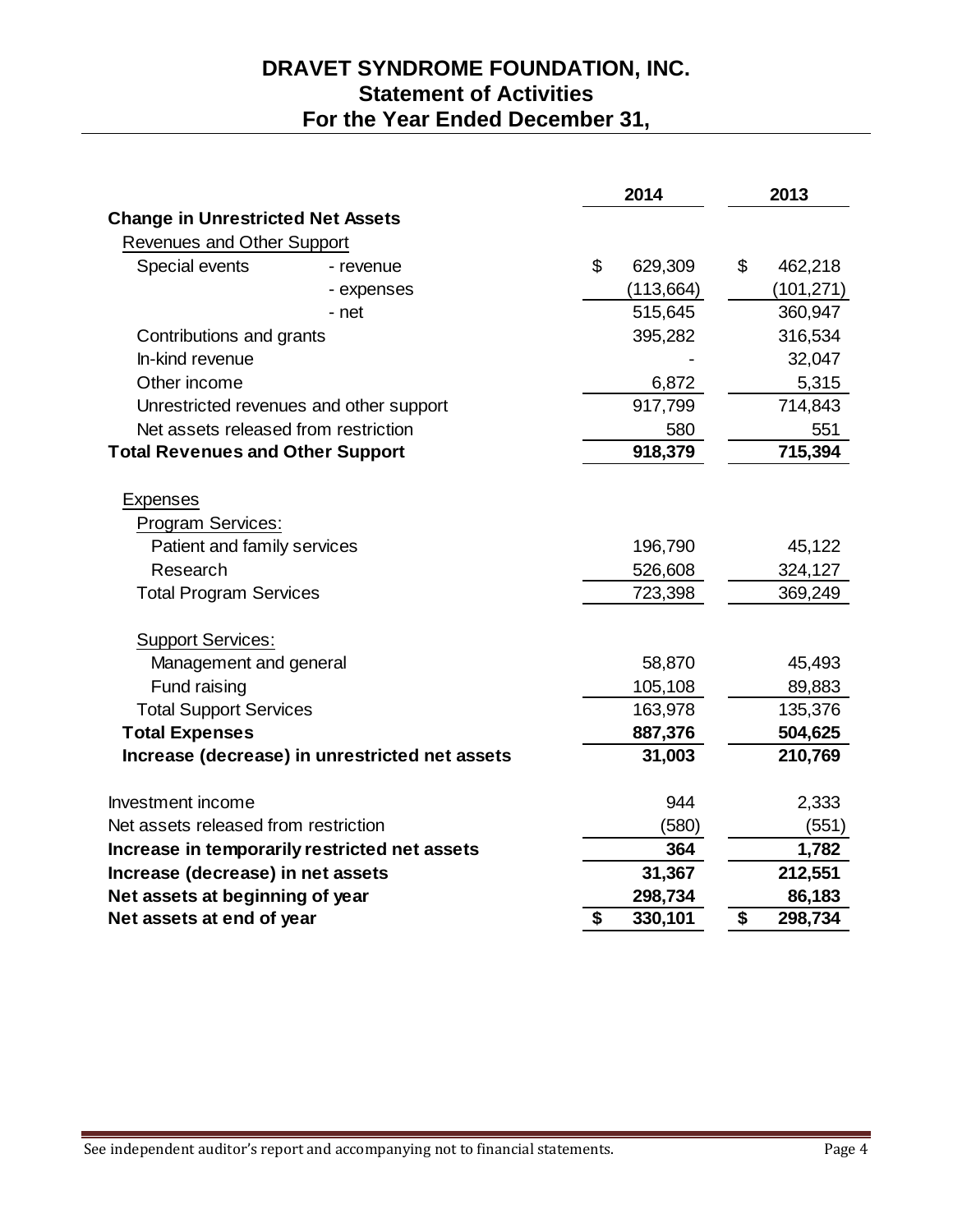# **DRAVET SYNDROME FOUNDATION, INC. Statement of Cash Flows For the Year Ended December 31,**

|                                                     | 2014         | 2013          |
|-----------------------------------------------------|--------------|---------------|
| <b>Cash Flows from Operating Activities:</b>        |              |               |
| Increase in net assets                              | \$<br>31,440 | \$<br>212,551 |
|                                                     | 31,367       | 212,551       |
| Changes in assets and liabiliies:                   |              |               |
| (Increase) decrease in:                             |              |               |
| Accounts receivable                                 | 3,992        | (1, 411)      |
| Prepaid expenses                                    | 1,212        | (1,025)       |
|                                                     | 5,204        | (2, 436)      |
| Increase (decrease) in:                             |              |               |
| Accounts payable and accrued expenses               | (5,605)      | 8,371         |
|                                                     | (5,605)      | 8,371         |
| Net cash provided by operating activities           | 30,966       | 218,486       |
| Investment income temporarily restricted net assets | (365)        | (1,782)       |
| Net increase in cash                                | 30,601       | 216,704       |
| Cash at beginning of year                           | 274,737      | 58,033        |
| Cash at end of year                                 | 305,338      | \$<br>274,737 |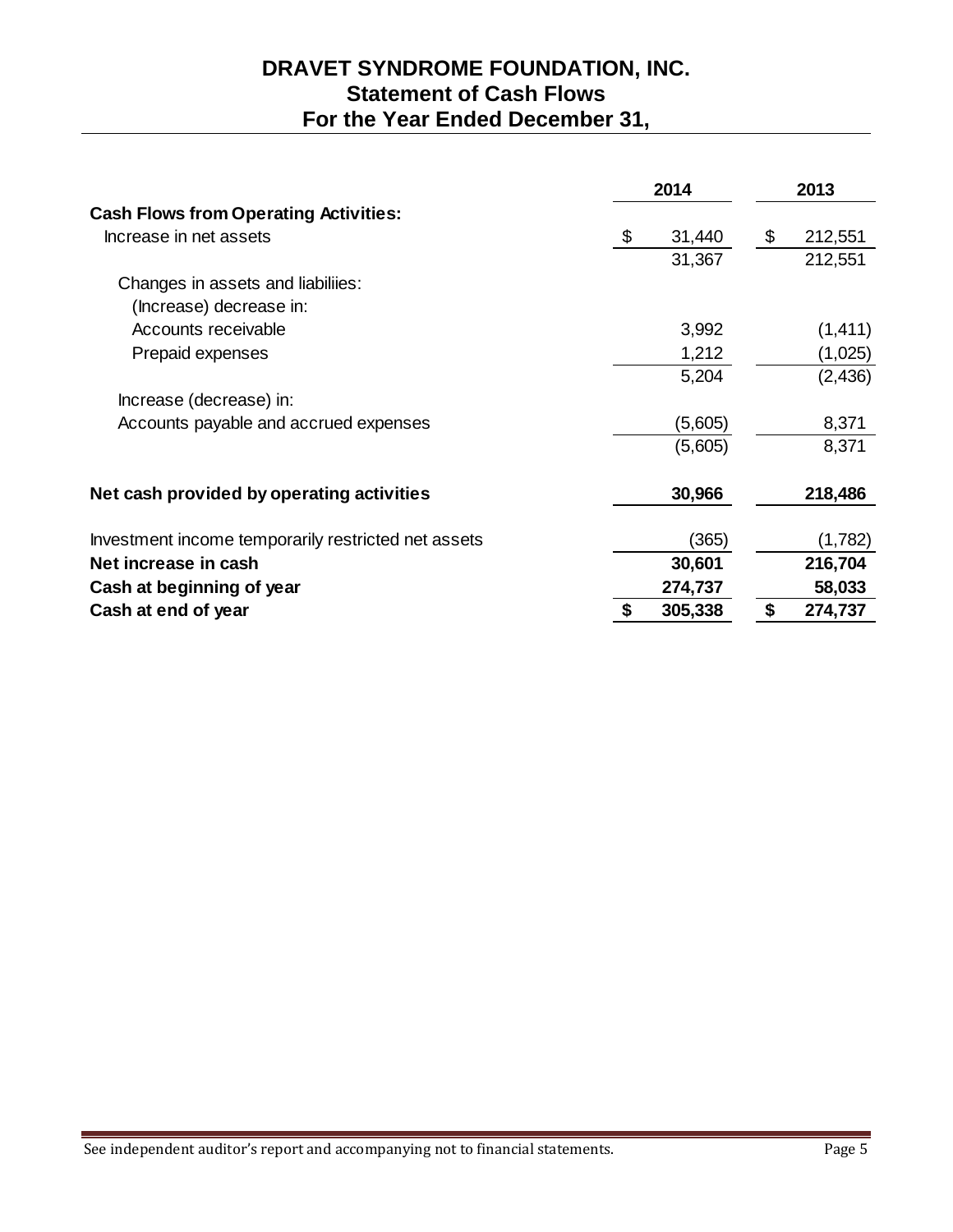# **DRAVET SYNDROME FOUNDATION, INC. Statement of Functional Expenses For the Year Ended December 31, 2014**

|                            |          | Patient and |          |         |               |    |             |    |                     |    |           |                |           |
|----------------------------|----------|-------------|----------|---------|---------------|----|-------------|----|---------------------|----|-----------|----------------|-----------|
|                            |          | Family      |          |         |               |    | Management  |    |                     |    |           |                |           |
|                            | Services |             | Research |         | Sub-Total     |    | and General |    | <b>Fund Raising</b> |    | Sub-Total |                | Total     |
| <b>Professional fees</b>   | \$       | 1,252       | \$       |         | \$<br>1,252   | \$ | 3,750       | \$ |                     | \$ | 3,750     | \$             | 5,002     |
| <b>Salaries</b>            |          | 3,684       |          |         | 3,684         |    | 32,094      |    | 61,870              |    | 93,964    |                | 97,648    |
| Consultation fee           |          |             |          |         |               |    |             |    |                     |    |           |                |           |
| Telephone                  |          | 39          |          | 539     | 578           |    | 341         |    | 118                 |    | 459       |                | 1,037     |
| Office supplies            |          | 120         |          |         | 120           |    | 1,119       |    | 2,013               |    | 3,132     |                | 3,252     |
| <b>Insurance</b>           |          | 111         |          | 1,528   | 1,639         |    | 966         |    | 334                 |    | 1,300     |                | 2,939     |
| Postage                    |          | 191         |          |         | 191           |    | 1,660       |    | 3,201               |    | 4,861     |                | 5,052     |
| Printing                   |          | 72          |          |         | 72            |    | 630         |    | 1,214               |    | 1,844     |                | 1,916     |
| Patient assistance         |          |             |          | 520,700 | 520,700       |    |             |    |                     |    |           |                | 520,700   |
| Dues and subscriptions     |          | 177         |          |         | 177           |    | 1,540       |    | 2,968               |    | 4,508     |                | 4,685     |
| Advertising                |          | 64          |          |         | 64            |    | 554         |    | 1,068               |    | 1,622     |                | 1,686     |
| Bank charges               |          | 1,063       |          |         | 1,063         |    | 9,257       |    | 17,846              |    | 27,103    |                | 28,166    |
| Grants                     |          | 37,777      |          |         | 37,777        |    |             |    |                     |    |           |                | 37,777    |
| Conferences and meetings   |          | 152,241     |          | 3,841   | 156,082       |    | 2,427       |    | 838                 |    | 3,265     |                | 159,347   |
| Fund raising events        |          |             |          |         |               |    |             |    | 13,637              |    | 13,637    |                | 13,637    |
| <b>Miscellaneous</b>       |          |             |          |         |               |    | 4,532       |    |                     |    | 4,532     |                | 4,532     |
| Total expenses before fund |          |             |          |         |               |    |             |    |                     |    |           |                |           |
| raising                    |          | 196,791     |          | 526,608 | 723,399       |    | 58,870      |    | 105,107             | \$ | 163,977   | \$             | 887,376   |
| Special events             |          |             |          |         |               |    |             |    | 113,664             |    | 113,664   |                | 113,664   |
| Total expenses             | S        | 196,791     | \$       | 526,608 | \$<br>723,399 | \$ | 58,870      | \$ | 218,771             | \$ | 277,641   | $\mathfrak{L}$ | 1,001,040 |
|                            |          |             |          |         |               |    |             |    |                     |    |           |                |           |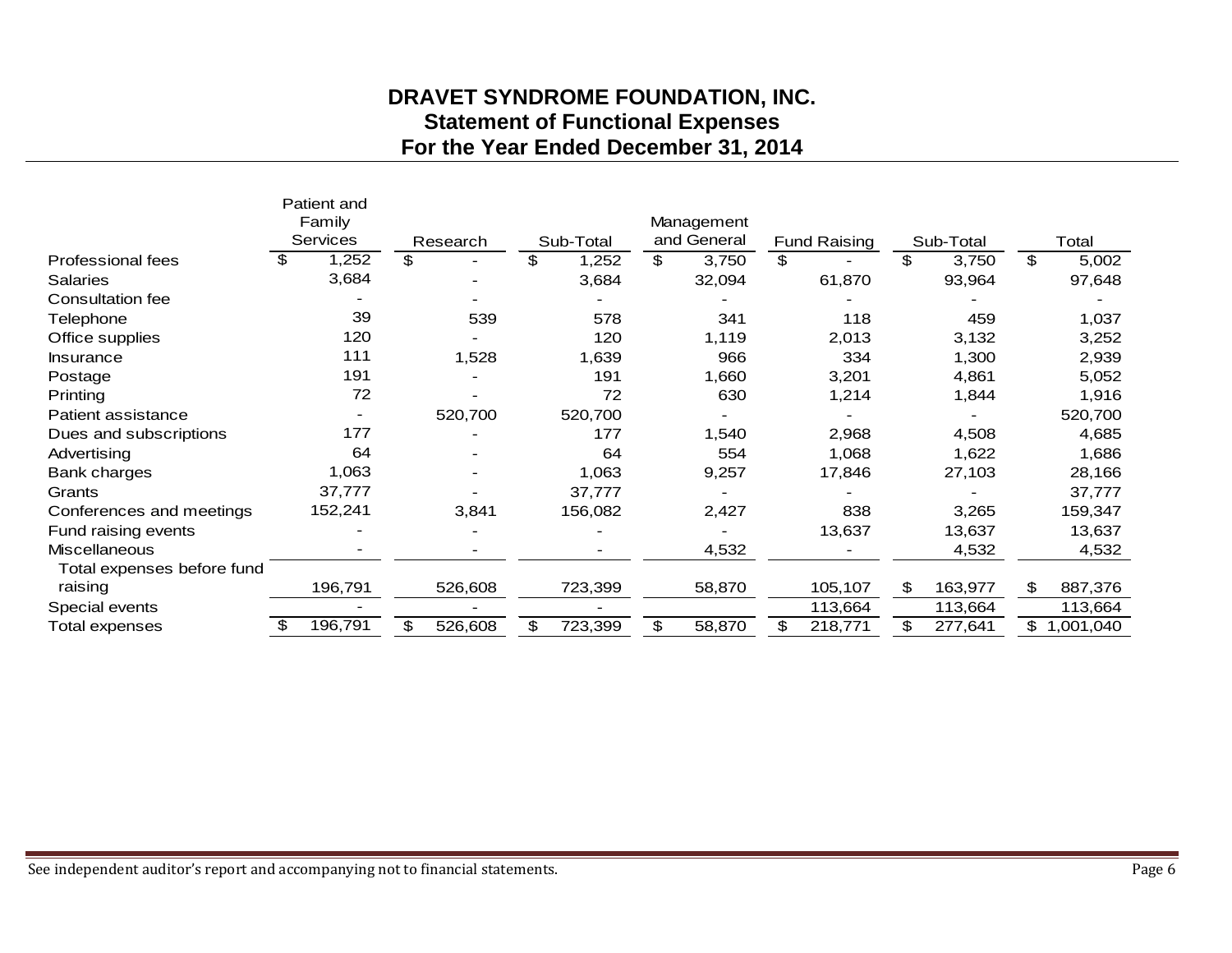# **DRAVET SYNDROME FOUNDATION, INC. Statement of Functional Expenses For the Year Ended December 31, 2013**

|                            |          | Patient and |               |    |           |    |             |    |                     |    |           |    |         |
|----------------------------|----------|-------------|---------------|----|-----------|----|-------------|----|---------------------|----|-----------|----|---------|
|                            |          | Family      |               |    |           |    | Management  |    |                     |    |           |    |         |
|                            | Services |             | Research      |    | Sub-Total |    | and General |    | <b>Fund Raising</b> |    | Sub-Total |    | Total   |
| <b>Professional fees</b>   |          | 12,754      | \$            | \$ | 12,754    | \$ | 3,750       | \$ |                     | \$ | 3,750     | \$ | 16,504  |
| In kind professional fee   |          | 8,450       |               |    | 8,450     |    | 14,707      |    | 8,890               |    | 23,597    |    | 32,047  |
| Consultation fee           |          | 2,088       |               |    | 2,088     |    | 13,884      |    | 43,773              |    | 57,657    |    | 59,745  |
| Telephone                  |          | 42          | 659           |    | 701       |    | 277         |    | 215                 |    | 492       |    | 1,193   |
| Office supplies            |          | 94          |               |    | 94        |    | 2,419       |    | 1,970               |    | 4,389     |    | 4,483   |
| <b>Insurance</b>           |          | 77          | 1,212         |    | 1,289     |    | 510         |    | 395                 |    | 905       |    | 2,194   |
| Postage                    |          | 127         |               |    | 127       |    | 846         |    | 2,667               |    | 3,513     |    | 3,640   |
| Printing                   |          | 222         |               |    | 222       |    | 1,477       |    | 4,656               |    | 6,133     |    | 6,355   |
| Patient assistance         |          |             | 308,231       |    | 308,231   |    |             |    |                     |    |           |    | 308,231 |
| Dues and subscriptions     |          | 178         |               |    | 178       |    | 1,186       |    | 3,740               |    | 4,926     |    | 5,104   |
| Advertising                |          | 126         |               |    | 126       |    | 838         |    | 2,642               |    | 3,480     |    | 3,606   |
| Bank charges               |          | 578         |               |    | 578       |    | 3,846       |    | 12,126              |    | 15,972    |    | 16,550  |
| Grants                     |          | 20,147      |               |    | 20,147    |    |             |    |                     |    |           |    | 20,147  |
| Conferences and meetings   |          | 239         | 14,025        |    | 14,264    |    | 1,588       |    | 1,231               |    | 2,819     |    | 17,083  |
| <b>Miscellaneous</b>       |          |             |               |    |           |    | 165         |    | 7,578               |    | 7,743     |    | 7,743   |
| Total expenses before fund |          |             |               |    |           |    |             |    |                     |    |           |    |         |
| raising                    |          | 45,122      | 324,127       |    | 369,249   |    | 45,493      |    | 89,883              | \$ | 135,376   | \$ | 504,625 |
| Special events             |          |             |               |    |           |    |             |    | 103,846             |    | 103,846   |    | 103,846 |
| Total expenses             | \$       | 45,122      | \$<br>324,127 | \$ | 369,249   | \$ | 45,493      | \$ | 193,729             | \$ | 239,222   | \$ | 608,471 |
|                            |          |             |               |    |           |    |             |    |                     |    |           |    |         |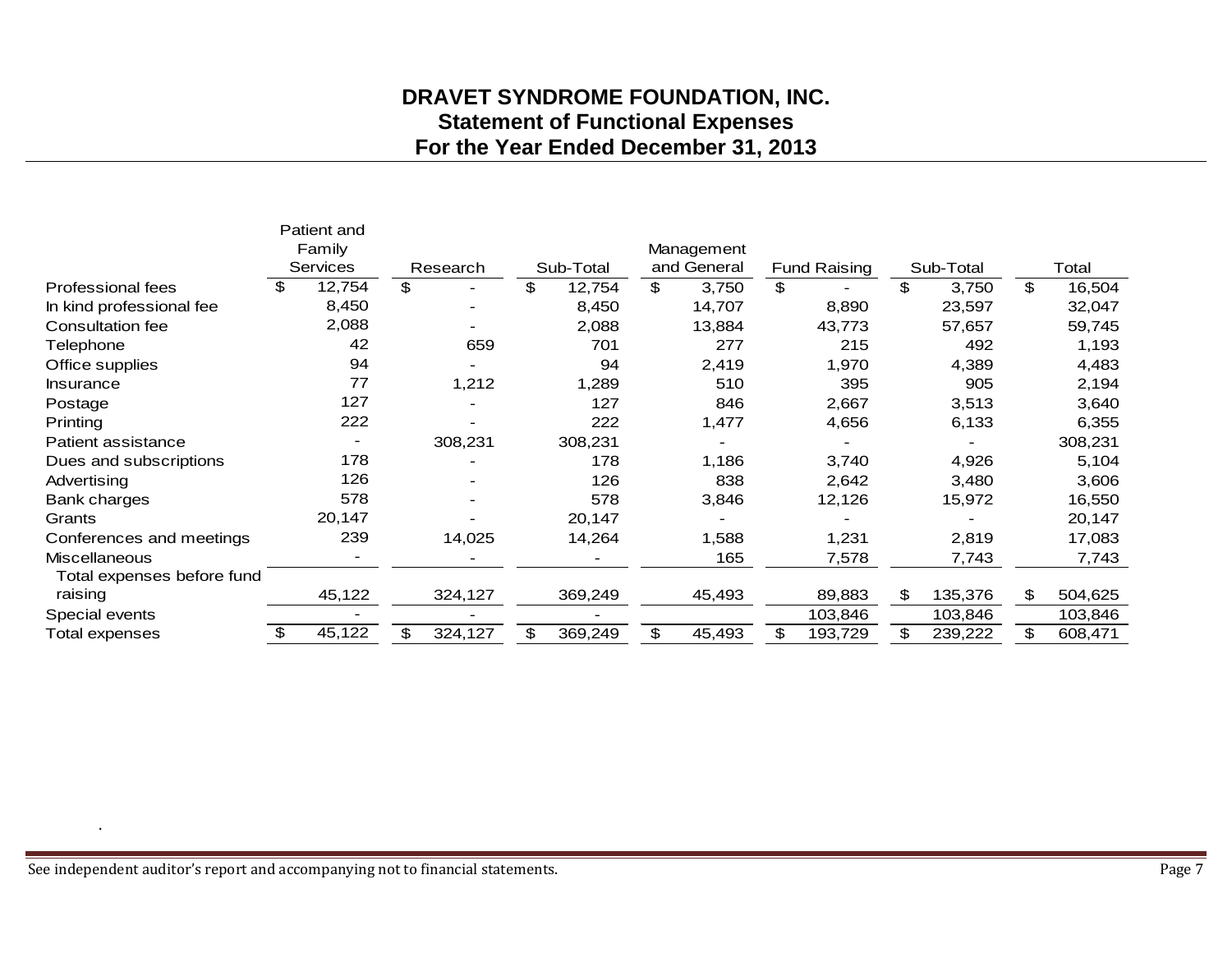### **Note 1 - Summary of Significant Accounting Policies** *General*

The Dravet Syndrome Foundation, Inc. (DSF) was incorporated as a not-for-profit, publicly supported corporation on September 24, 2009 under the laws of the State of Connecticut. DSF was formed to promote and support research regarding Dravet Syndrome and related epilepsies. DSF funds research toward better treatments and a cure of Dravet syndrome and related epilepsies by awarding research grants to qualified scientists and doctors. The DSF produces an annual Research Roundtable Meeting to provide the opportunity for researchers and clinicians to collaborate and discuss better treatment options and a roadmap toward a cure and how to best facilitate both. Through the International Patience Assistance Grant Program, DSF provides grants to cover expenses not covered by medical insurance.

#### *Basis of Accounting*

The Foundation prepares its financial statements on the accrual basis of accounting in accordance with generally accepted accounting principles.

The presentation of financial statements follows the recommendations of the Financial Accounting Standards Board's Accounting Standards Codification 958 (SFAS No. 117), *"Financial Statements of Not-for-Profit Organizations"*. Under Codification 958, the Foundation is required to report information regarding its financial position and activities according to three classes of net assets: Unrestricted Net Assets, Temporarily Restricted Net Assets, and Permanently Restricted Net Assets. At December, 31, 2014, the Foundation had temporarily restricted net assets of \$2,146 permanently restricted assets of \$11,469(\$1,782 and \$11,469 at December 31, 2013 respectively).

### *Cash and Cash Equivalents*

For financial statement purposes, DSF considers funds in demand deposits, certificates of deposits, money market funds and all highly liquid debt instruments purchased with a maturity of three months or less to be cash equivalents.

#### *Accounts Receivable*

Accounts receivable are stated at the amount management expects to collect from outstanding balances.

#### *Donations*

All donations are considered to be available for unrestricted use unless specifically restricted by the donor. Support that is restricted by the donor, grantor or other outside party for particular operating purposes or for fixed asset acquisitions is reported as an increase in unrestricted net assets if the restriction expires in the reporting period in which the support is recognized.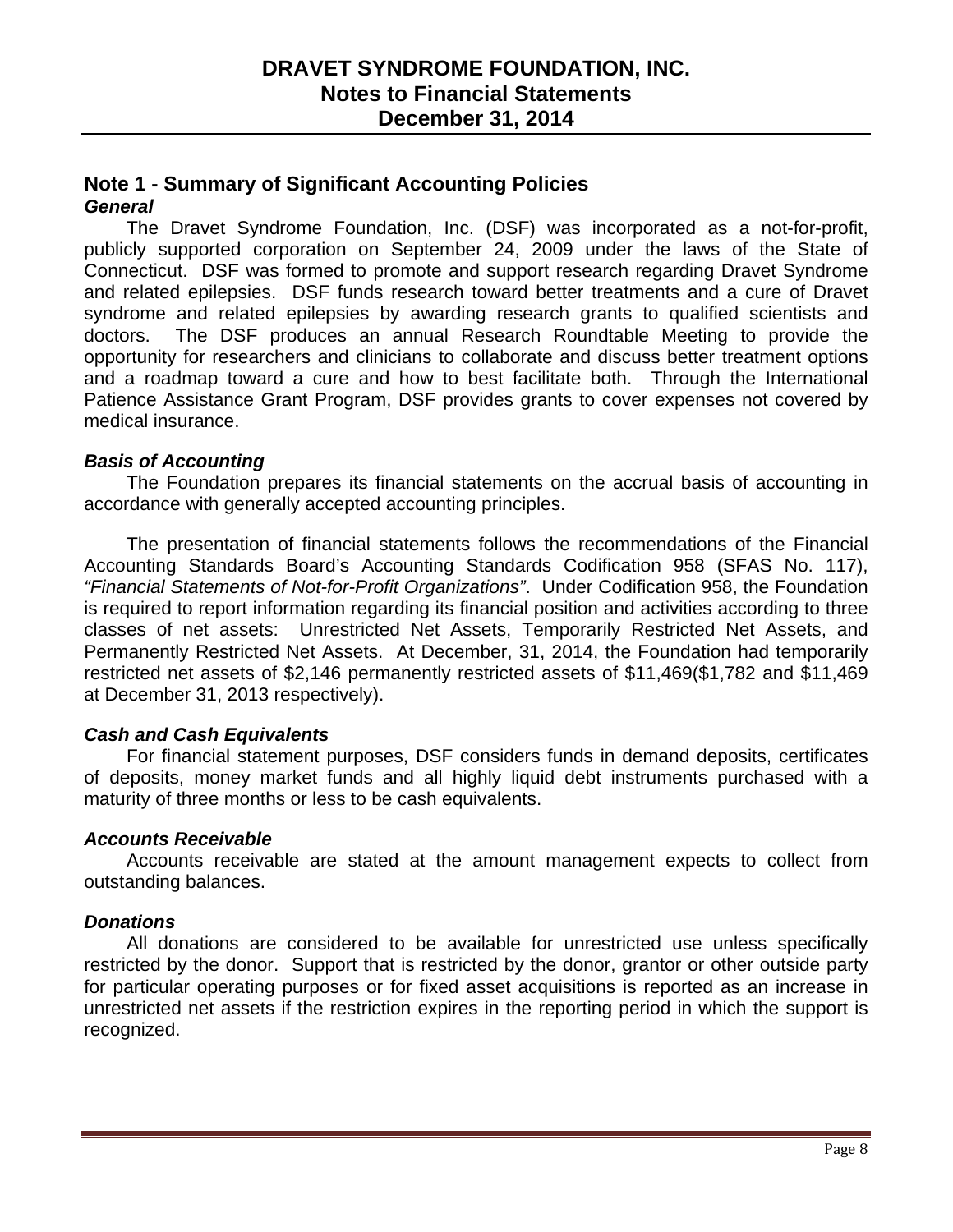### **Note 1 - Summary of Significant Accounting Policies (continued)** *Income Taxes*

The Dravet Syndrome Foundation, Inc. is exempt from income taxes under Section 501(c)(3) of the Internal Revenue Code. The Internal Revenue Service has also determined that it is not a private foundation in accordance with Section 170(b)(1)(A)(IV) of the Internal Revenue Code.

The Foundation recognizes the effect of tax positions only when they are more than likely that not of being sustained. Management has determined that the Foundation had no uncertain tax positions that would require financial statement recognition. Tax years dating back to 2011 remain open to examination by federal and state authorities.

#### *Functional Expenses*

Functional expenses have been allocated between program services and supporting services based on an analysis of personnel time and space utilized for the related activities.

#### *Use of Estimates*

The preparation of financial statements in conformity with generally accepted accounting principles requires management to make estimates and assumptions that affect the reported amounts of assets and liabilities and disclosures of contingent assets and liabilities at the date of the financial statements. They also affect the reported amounts of revenues and expenses during the reporting period. Actual results could differ from those estimates.

#### **Note 2 - Donated Services, Materials, Facilities**

The Foundation received donated services from unpaid volunteers. No amounts have been recognized in the accompanying statement of activities because the criteria for recognition of such volunteer effort under Accounting Standards Codification (ASC) 958 have not been satisfied. The contributions of services are recognized if the services received (a) create or enhance nonfinancial assets or (b) require specialized skills that are provided by individuals possessing those skills and would typically need to be purchased if not provided by donation. The value of donated professional services was \$32,047 for the year ended December 31, 2013.

# **Note 3 – Concentrations of Credit Risk**

### *Cash Balances*

The Foundation maintains its cash and cash equivalents in one financial institution. The balances are insured by the Federal Deposit Insurance Corporation at each institution up to \$250,000. The balances may at times during the year exceed the FDIC limit; however, the Foundation does not feel that there is any significant credit risk.